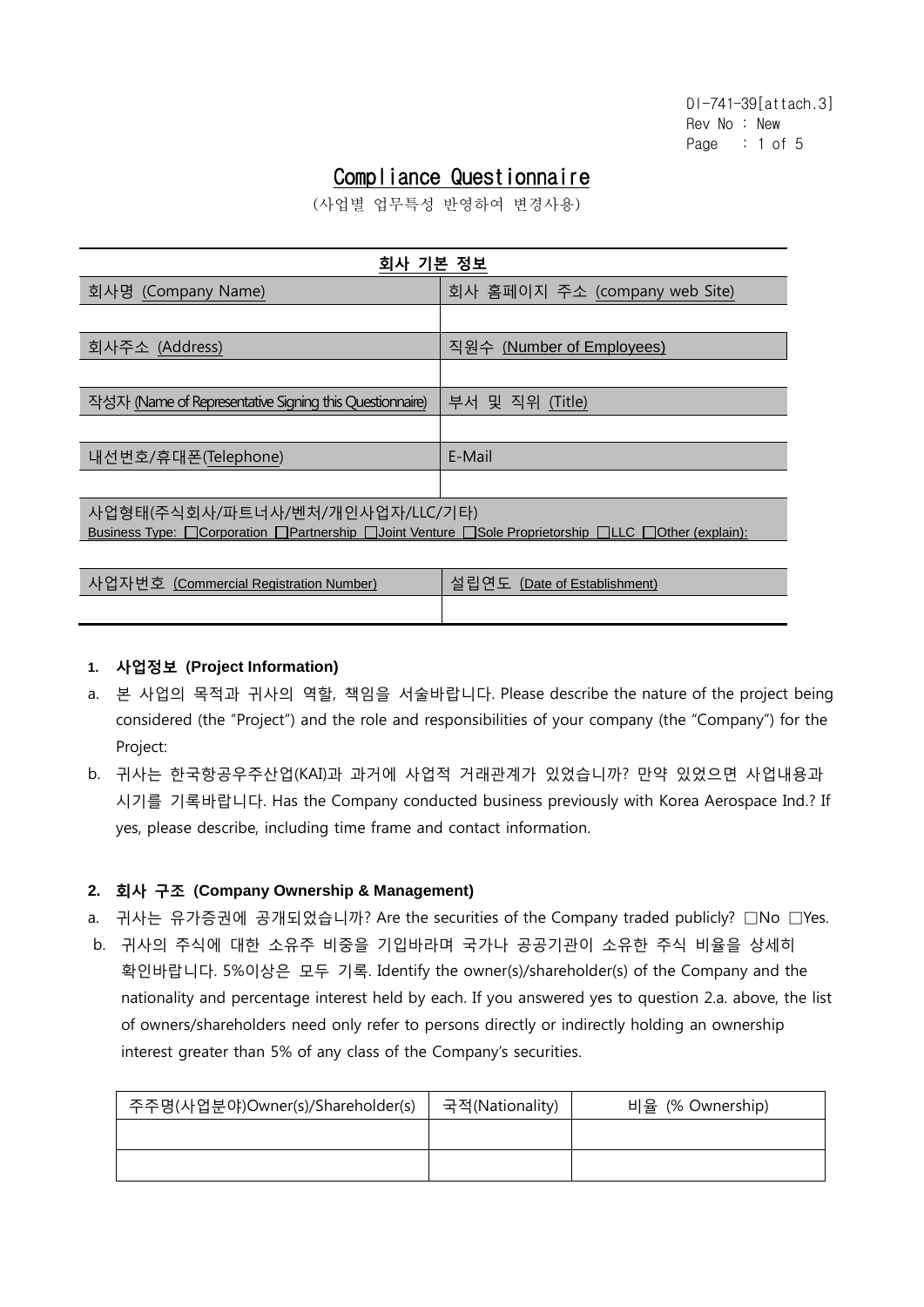DI-SM-311 [attach.3] Rev No : New Page : 2 of 5

c. 회사의 주요 주주사별 대표자 이름, 국적, 고용 형태 기술바랍니다. Please identify the principal officers of the Company, the nationality and employment background of each

| 주주사(Company Name of<br>Shareholdes)) | 대표자(Names/Titles of<br>Principal Officers) | 국적(Nationality) | 고용형태(Employment<br>Background) |
|--------------------------------------|--------------------------------------------|-----------------|--------------------------------|
|                                      |                                            |                 |                                |
|                                      |                                            |                 |                                |
|                                      |                                            |                 |                                |

# 3. 정부와의 관계 (Governmental Connections of the Company)

- a. 귀사의 소유주나 운영자가 정부나 정부소유기관 관계자입니까? Is the Company owned or controlled by any government or government-owned or controlled company ("instrumentality")?  $\Box$  No  $\Box$  Yes.
- b. 현재 대표이사, 임원, 거래담당직원이 정부소유 기관에 근무한 경험이 있습니까? 만약 그렇다면 각 인력별 과거 근무이력과 근무 부서를 기록하세요. Is any owner, director, officer, employee, or other representative of the Company a current or former official or employee of the government of the country or any agency, military branch, or instrumentality thereof (including a government-owned or government-controlled company)?  $\Box$  No  $\Box$  Yes. If Yes, identify each person, his/her last date of employment, and government department, agency or instrumentality:
- c. 이 거래가 정부, 공공기관, 정당, 정당후보와 관련이 있거나 이익을 주거나 받고 있나요? Does or will any government or public official or employee or any official of any political party or candidate for political office have any interest in, or receive any benefit from, the proposed Project?  $\Box$  No  $\Box$ Yes. If Yes, explain in detail:
- d. 정부, 공공기관, 정당, 정당후보자 등이 본 사업영역에서 영향력을 행사할 수 있는 부분을 알거나 의심되는 부분이 있습니까? Is the Company aware of any other relationships, connections, or ties to any government or public official or employee or any official of any political party or candidate for political office such that execution of the Project could be expected to affect the award of business to Korea Aerospace Ind. or affect the evaluation, payment approval, or other aspect of the administration of any Korea Aerospace Ind. business with the government of the country?  $\Box$  No  $\Box$  Yes. If Yes, explain in detail:
- e. 과거 5 년 동안 회사는 정부나 공공기관, 정당, 에이전트, 중개업체 등에게 기부활동으로 금전 제공을 하였습니까? 제공하였다면 내역을 설명하세요. During the past five years, has the Company provided monetary or other contributions to any government or public official, political party, political campaign, or government department, agency, or instrumentality?  $\square$  No  $\square$  Yes. If Yes, explain in detail, including the recipient, date, amount, and nature of the contribution:
- f. 과거 5 년 동안 정부나 공공기관에게 식사, 행사비, 교통비, 호텔여비, 선물 등을 제공하였습니까? During the past five years, has the Company provided hospitality to any government or public official, including meals, entertainment, transportation, hotels, gifts, etc.?  $\Box$  No  $\Box$  Yes. If Yes, explain in detail: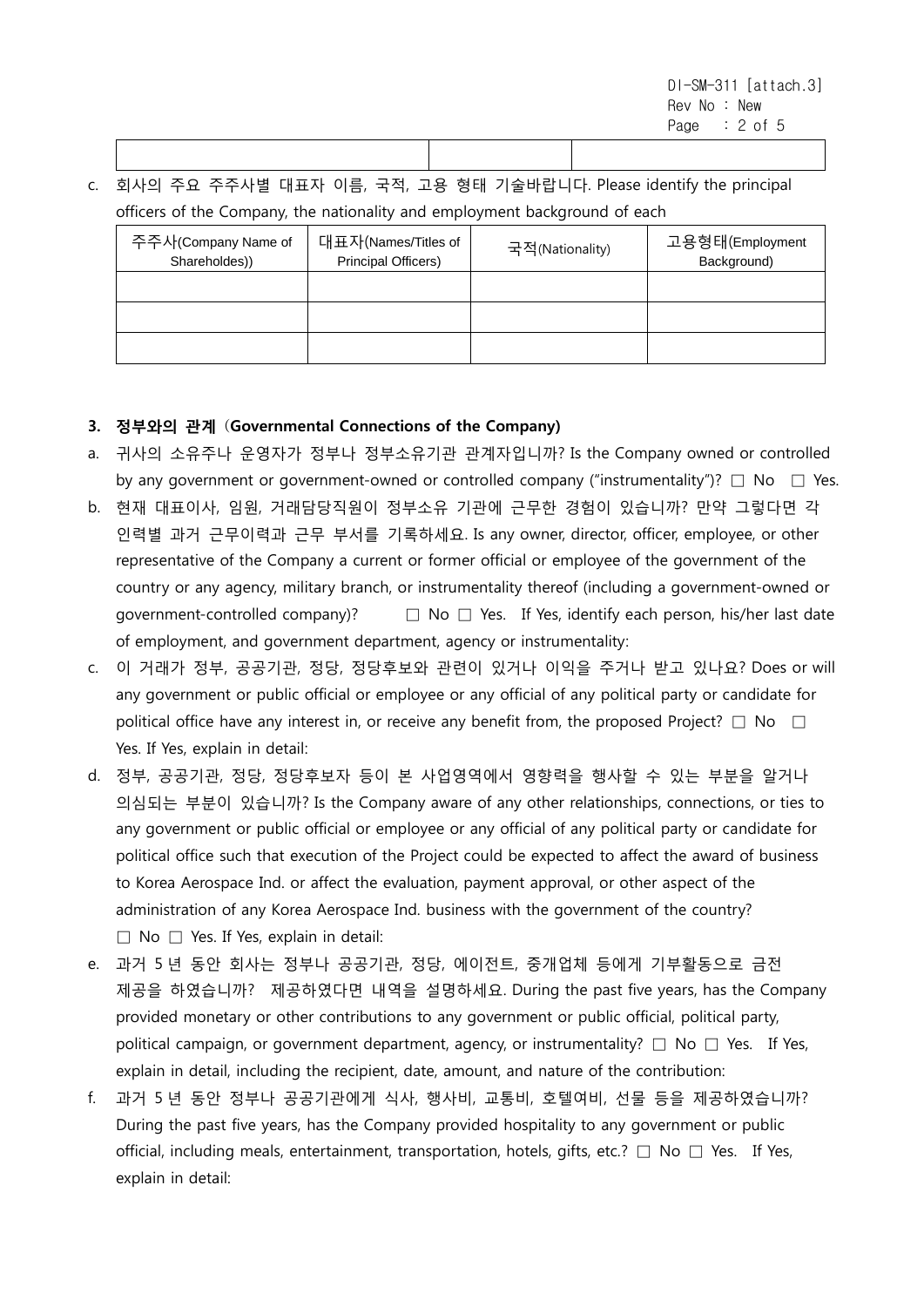DI-SM-311 [attach.3] Rev No : New Page : 3 of 5

g. 과거 5 년동안 회사는 정부나 공공기관, 에이전트, 중개업체 등에게 급행료를 제공하였습니까? 그 결과(내역영수증, 날짜, 총계, 지불내용)를 포함하여 설명하세요. During the past five years, has the Company provided any facilitating or expediting payments to any government or public official, department, agency, or instrumentality?  $\square$  No  $\square$  Yes. If Yes, explain in detail, including the name of the recipient, date, amount, and nature of the payment:

#### 4. 법률 소송 (Allegations and Legal Proceedings)

- a. 과거 5 년 동안 회사나 최대주주나 과거 책임자가 사기나 부정부패 등 이와 유사한 사건으로 공공매체 노출, 민·형사 소송 등이 있습니까? 상세하게 설명바랍니다. During the past five years, has the Company, any affiliate (any entity controlling, controlled by, or under common control with the Company), any predecessor entity or affiliate of the Company, or any present or former owner, director, officer, or key employee been the subject of any allegations of fraud, misrepresentation, bribery, or other similar activity in the media or other forum?  $\Box$  No  $\Box$  Yes. If Yes, please explain in detail:
- b. 귀사나 임원이 당사나 정부사업으로부터 제외되거나 일시정지 등의 제한을 받은 적이 있습니까? 상세설명바랍니다. Has the Company, any affiliate (as defined above), any predecessor entity or affiliate of the Company, any present or former owner, director, officer, or key employee ever been debarred, suspended, or otherwise restricted from doing business with any government or been notified that such action is pending?  $\Box$  No  $\Box$  Yes. If Yes, please explain in detail:
- c. 귀사는 법적으로 계약파기, 미지불 및 손해배상 등 주요한 소송이 있었습니까? 만약 있다면 사건번호와 사건내용을 기입하세요. Does the Company have any pending material legal proceeding or have any pending proceeding in bankruptcy or insolvency?  $\Box$  No  $\Box$  Yes. If Yes, explain in detail including identification of the jurisdiction and case number of any proceeding:

## 5. 판매대행사, 컨설턴트, 에이전트 활용 (Representative, Consultant, or Agent Practices)

- a. 귀사는 현재나 과거 3 년안에 판매대행사, 컨설턴트, 에이전트에게 회사사업에 관련되어 커미션이나 수수료 지불을 하였습니까? 만약 그렇다면 사업자명, 사업내용, 사업관계를 설명하시오. Does the Company have currently or has it had within the past three years a sales representative, consultant, or agent of any kind entitled to a commission or other fee or payment with respect to the Company's business or activities in the country?  $\Box$  No  $\Box$  Yes. If Yes, provide complete details of all such person(s) and the associated business arrangement(s):
- b. 귀사는 이번 계약에 판매대행사, 컨설턴트, 에이전트를 사용합니까? 만약 그렇다면 관련된 제 3 자(중계자, 판매대행사, 컨설턴트, 정부나 공공기관, 에이전트)에 대한 정보를 제출하십시오. Does the Company intend to use a sales representative, consultant, or agent of any kind in connection with the proposed Project?  $\Box$  No  $\Box$  Yes. If Yes, provide complete details of all such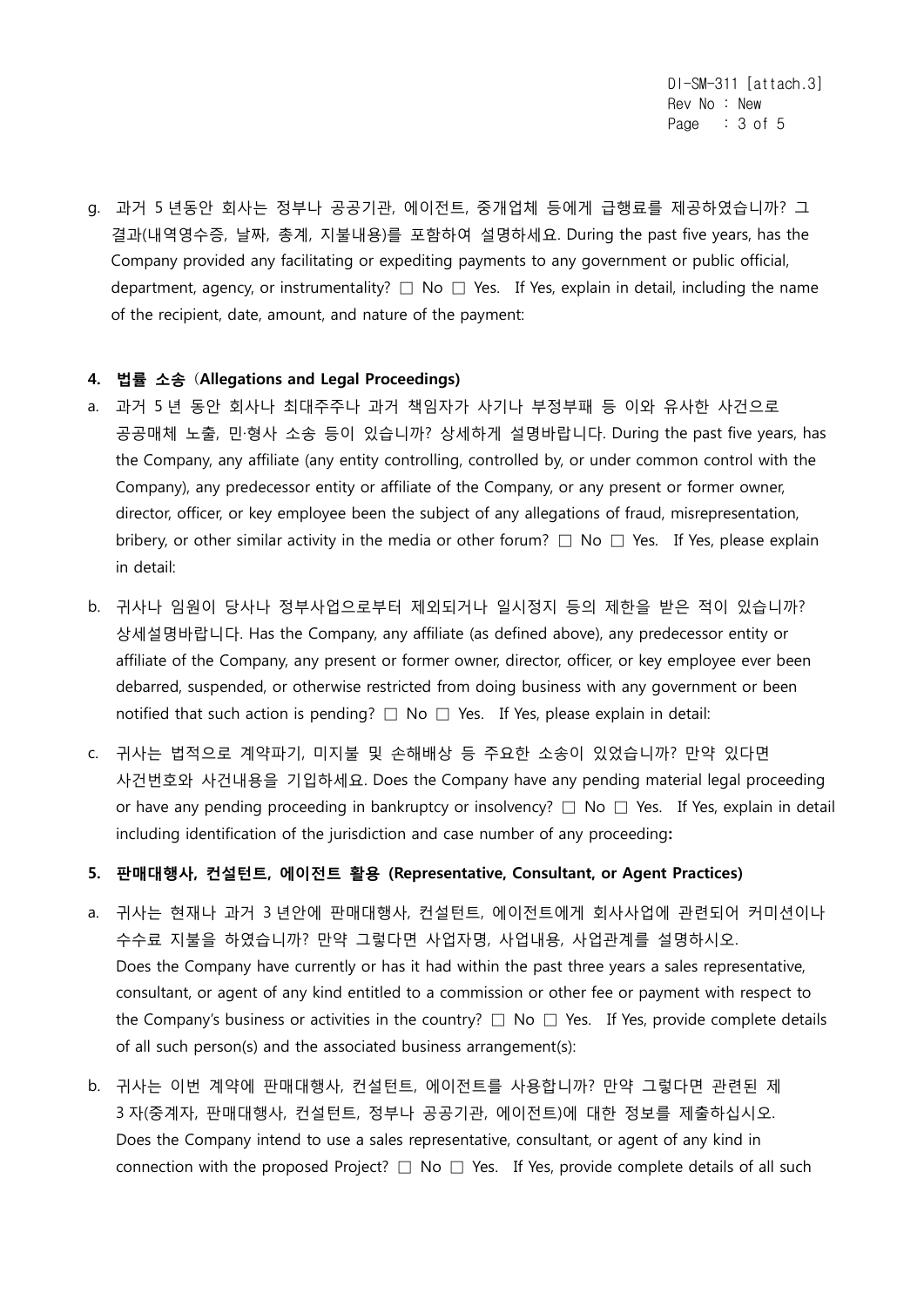DI-SM-311 [attach.3] Rev No : New Page  $: 4$  of 5

third parties and the associated business arrangements, including any intermediation between the sales representative, consultant, or agent and any governmental or public official or entity on behalf of this proposed Project:

c. 귀사는 판매대행사, 컨설턴트 또는 에이전트와 관계계약 이전에 Compliance 준수를 위한 상당한 주 의(Due diligence)와 교육에 대한 절차나 정책을 가지고 있습니까? 만약 있다면 복사본을 제출바랍니 다. Does the Company have any policy or procedure regarding investigation or the performance of anti-corruption due diligence prior to the engagement of sales representatives, consultants, or other agents?  $\Box$  No  $\Box$  Yes. If Yes, please provide a copy.

#### 6. Compliance 정책과 절차 여부 (Company Policies and Procedures)

- a. 귀사는 임직원에게 Compliance 교육을 어떻게 얼마나 자주 시행합니까? Does the Company require anti-corruption training of its employees and, if so, how often?  $\Box$  No  $\Box$  Yes.
- b. 귀사는 Compliance 강화를 위해 윤리강령, 행동강령, 반부패 강화정책 등 유사한 정책을 가지고 있습니까? 만약에 있다면 복사본을 제출바랍니다. Does the Company have a Code of Ethics, Code of Business Conduct, or similar policy?  $\Box$  No  $\Box$  Yes. If Yes, please provide a copy.
- c. 귀사는 선물, 편의제공, 기부, 스폰스, 접대 등을 공무원이나 사업거래자에게 제공하는 기준이나 정책이 있습니까? 만약 있다면 복사본을 제출바랍니다. Does the Company have any policy or procedure regarding the giving of gifts, business courtesies, gratuities, or hospitality to commercial relations and government or public officials, by Company personnel or its consultants, representatives, or agents?  $\Box$  No  $\Box$  Yes. If Yes, please provide a copy.
- d. 귀사는 정부나 공공기관, 에이전트, 중계업자에게 급행료 지급금지에 관한 절차나 정책을 가지고 있습니까? 만약 있다면 복사본을 제출바랍니다. Does the Company have any policy or procedure regarding facilitating or expediting payments to government or public officials, departments, agencies, or instrumentalities?  $\Box$  No  $\Box$  Yes. If Yes, please provide a copy.
- e. 귀사는 군사보안이나 국제수출통제품에 대한 관리나 보호에 관한 정책이나 절차를 가지고 있습니까? 만약 있다면 복사본을 제출바랍니다. Does the Company have any policy or procedure regarding the management and protection of information and goods with respect to which military or security classifications apply and/or with respect to which national or international export controls apply?  $\square$ No  $\Box$  Yes. If Yes, explain in detail or provide a copy:
- f. 귀사는 이러한 정책이나 절차를 Compliance 에게 검토, 평가, 감사를 받나요? Does the Company conduct any audits, assessments, or other reviews of its compliance with these policies and procedures? □ No □ Yes. If Yes, explain in detail:
- g. 귀사는 GAAP 회계시스템이나 이와 유사한 회계시스템이 구현되었나요? Does the Company have an implemented a GAAP compliant accounting system or an equivalently-rated system (e.g., IFRS)?  $\square$  No  $\square$  Yes. If No, describe the Company's accounting system:
- h. 귀사는 외부 회계전문회사에게 주기적으로 감사를 받고 있나요? Does the Company undergo periodic audits by a third party or outside accounting/audit firm?  $\Box$  No  $\Box$  Yes. If Yes, describe the frequency and the auditing party: